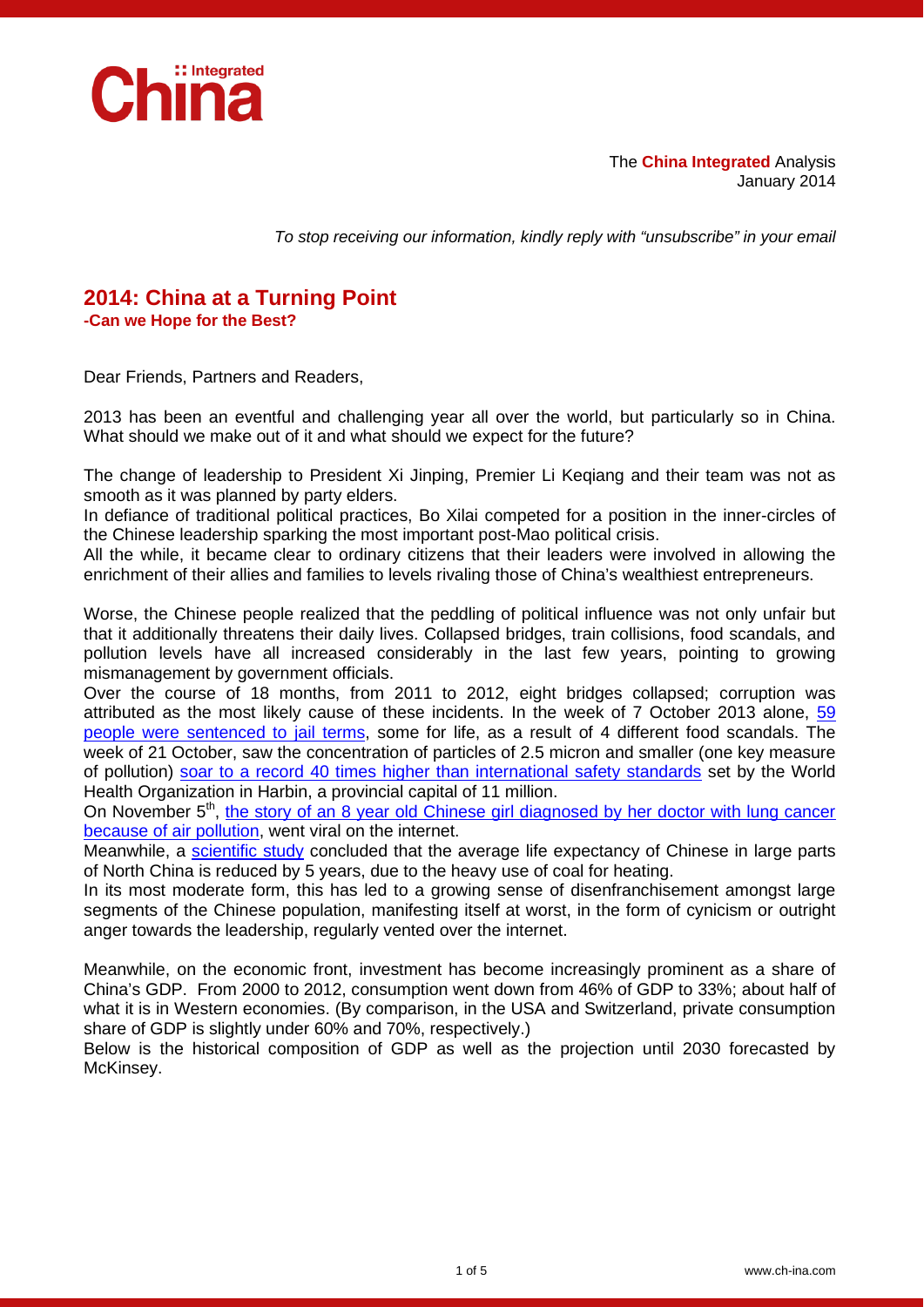Share of components  $\frac{0}{0}$ 



Source: Global Insights; McKinsey Insights China macroeconomic model update (2012)

During this time, state-owned companies grew exponentially bigger, using their weight to maintain their advantages, strengthen their monopolistic positions and resist change.



Source: CEIC, and author's calculation.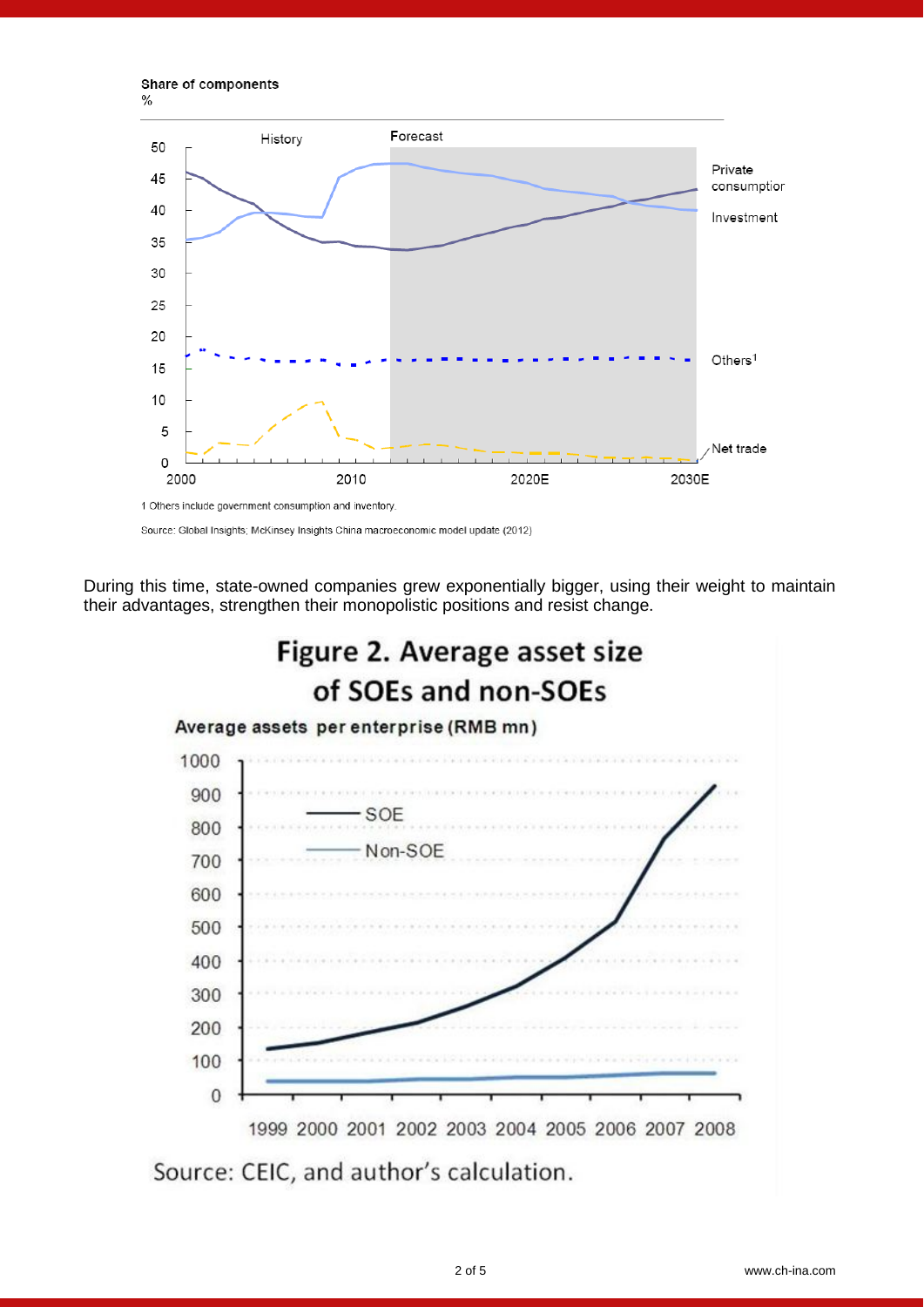After the courageous reforms of the 1990s which reduced the size of the state sector and freed the natural entrepreneurial spirit of Chinese individuals, the "fourth generation" of communist leaders, Hu Jintao and Wen Jiabao, turned to a form of state capitalism, where growth and economic development became increasingly dependent on state investments financed by state banks. With interest rates fixed by the state, Chinese citizens today, have no better choice than to deposit their savings in state banks that yield interests often lower than inflation. The whole process has funded the state's investments cheaply and at the expense of its citizens.

All the while, families and friends of politicians and past leaders took advantage of their privileged relations to obtain contracts from state-owned companies or to buy shares in these companies at the right time. They enriched themselves easily via the state system which, despite its advantages, returned steadily lower profits than the private sector.

This trend accelerated after the financial crisis while State-Owned Enterprises (SOE) continued on growing.



Unsurprisingly, this investment-based growth model led to a sharp surge in government debt. In the first 6 month of 2013, total (including local) debt was evaluated by a state audit and found to have increased by 13%, or 26% if accounted for annually. From 2010 to June 2013, the total government debt grew by 6.6 percentage points as a share of GDP.

With a total government debt of only 56%, China remains far healthier than all but some small Western countries, but the trend is alarming.

Clearly, China's growth model had become unsustainable for the long-term and will likely result in a financial crisis or very slow growth if not addressed properly. Additionally, in a depressed world economy, exports can no longer be counted on to contribute significantly to GDP growth.

Sluggish growth (or a financial crisis which would ultimately turn into a recession) are unacceptable outcomes for the population. Indeed, such a situation would erode the unspoken contract that binds the Chinese government to its people, whereby the leadership continuously provides improved living conditions against the population accepting not to be involved in the political decision-making process.

Moreover, failure to manage the economic development of their country would prevent China's current leaders from earning a favorable place in History, which remains their ultimate motivation after reaching the top of the political system. Indeed, should these leaders bring about the demise of the "New China" they would be blamed for ruining the widely respected work of the first and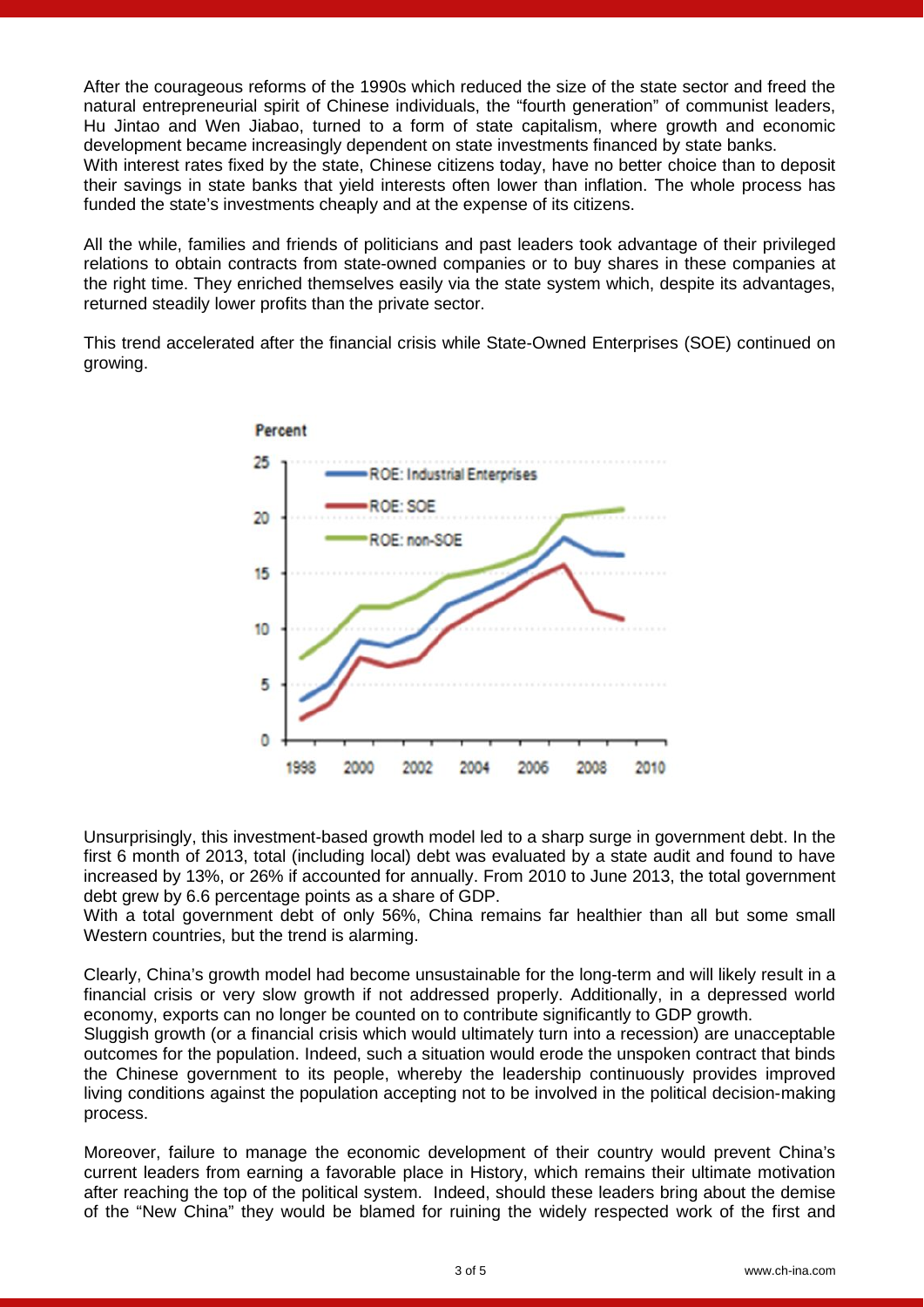second generation of leaders (led by Mao Zedong and Deng Xiaoping), an act that would incite upon them, the hate of the entire nation.

The obvious solution is to turn China's growth model away from its current reliance on investment towards greater domestic consumption. This would mean encouraging citizens to spend more of their money on improving their lives, instead of having to lend their savings to the government who spends it on infrastructure projects or lends it further to state-owned companies.

But increasing consumption is only part of the solution to achieve sustainable growth. Since the working population (the number of people generating GDP) is reaching a plateau, productivity needs to improve to maintain a growing economy. Indeed, without more people joining the workforce, each of those working need to generate more economic output to deliver overall growth.

Since state-run companies channel income to a small elite and are less profitable and efficient, encouraging and providing opportunities to the private sector is the obvious answer to increase productivity and private consumption.

The solution is evident, but its implementation goes against the vested interest of the state-owned sector, the politicians who control it and the entourage that derives gains from it.

In other words, to ensure long-term sustainable growth (and eventually nothing less than the future of China), there is no alternative than to reduce the influence of the state sector - and therefore the power of those who benefit from it.

It is no wonder, then, that Xi Jinping warned in his acceptance speech as newly appointed President, that corruption had become a threat to the communist party and its leadership of the country.

From then on, the key questions that will decide China's future, is whether the current government will be determined and strong enough to rein in the state sector and oppose its vested interests.

Fortunately enough, events that have unfolded in the past few months have given us room for optimism.

Unlike his 2 predecessors (Jiang Zemin and Hu Jintao, the "third" and "fourth" generations), Xi Jinping became Secretary General of the Communist Party, President of the People's Republic and Chairman of the Military Commission, all at once. Hu had to wait 2 years to lead the Military Commission. This is a clear indication that there has been sufficient consensus amongst the Chinese leadership to concentrate power swiftly.

In addition, Xi Jinping is the son of one of Mao's comrade and a former Vice-Premier, Xi Zhongxun, who is credited with the launch of the reforms in Shenzhen in 1980.

As such, Xi Jinping is part of those who don't want to see the work of contemporary China's forefathers go to waste. Just as importantly, being the son of an early communist leader gives him the background and legitimacy to gather and rein in, other descendants of early revolutionaries.

A clear indication of both his determination and the support that he commands is the decision to investigate Zhou Yongkang, one key supporter of Bo Xilai. Remarkably, it is the first time in the history of the People's Republic of China that a former Standing Member of the Politburo is investigated. Though the move is certainly a part of Xi Jinping's power-consolidation, it is also goes to show that in today's China, no one is untouchable. What's more, it means that no former leader can be strong enough to protect allies or subordinates against their unethical behavior. As a result, any official that wants to feel safe now will need to apply policy ethically.

In our view, this in itself is a strong indication, that corruption at high levels will be considerably reduced in the coming years.

On the economic front, equally strong determination has been demonstrated by Li Keqiang, the new Prime Minister. The Shanghai Pilot Free Trade Zone (Pilot FTZ) was officially opened at the end of September 2013, prior to the third plenum of the Communist Party (in early-mid November) which debated and issued the new reform policies. The rumor has it that Li Keqiang, facing opposition from the bureaucracy, literally banged on the table to push the project through.